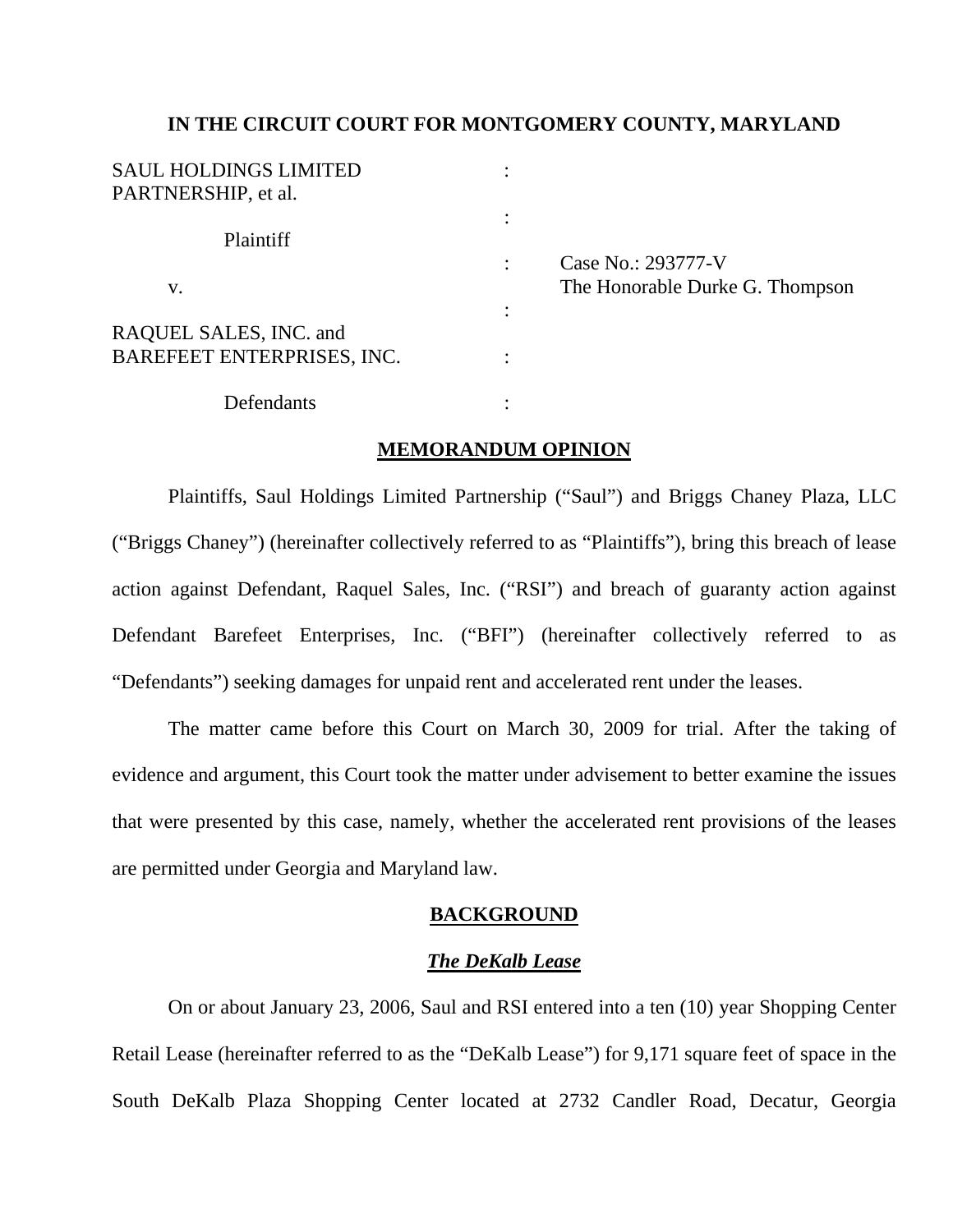(hereinafter referred to as "DeKalb Premises"). Under the terms of the DeKalb Lease, RSI was required to make minimum monthly rental payments as well as additional monthly rental payments for common area maintenance, commercial fees, taxes and other miscellaneous charges. The minimum monthly rental payments were \$6,878.25 and were to increase each year of the lease term to an amount equal to one hundred two percent (102%) of the amount of minimum rental payments for the preceding lease year. On or about August 1, 2007, RSI abandoned the DeKalb Premises and has failed to pay rent and all other fees due under the lease since October 2007.

At or about the same time RSI entered into the DeKalb Lease, BFI executed a Guaranty to the lease agreement (hereinafter referred to as "DeKalb Lease Guaranty") wherein BFI agreed to guaranty RSI's performance under the lease which, including payment of any and all liabilities included thereunder.

 On April 9, 2009, Saul entered into a new lease for the DeKalb Premises with Balmoral Holdings, Inc. t/a Dress Code (hereinafter referred to as the "Dress Code Lease"). The lease is for a term of five years and requires Dress Code to begin making rental payments immediately. Said rental payments will result in a deficiency between the Dress Code Lease and the DeKalb Lease.

## *Briggs Chaney Lease*

On or about January 23, 2006, RSI also entered into a ten (10) year Shopping Center Retail Lease with Briggs Chaney (hereinafter to referred to as the "Briggs Chaney Lease") for 7,020 square feet of space in the Briggs Chaney Shopping Center located at 13827-13829 Outlet Drive, Silver Spring, Maryland (hereinafter referred to as "Briggs Chaney Premises"). Under the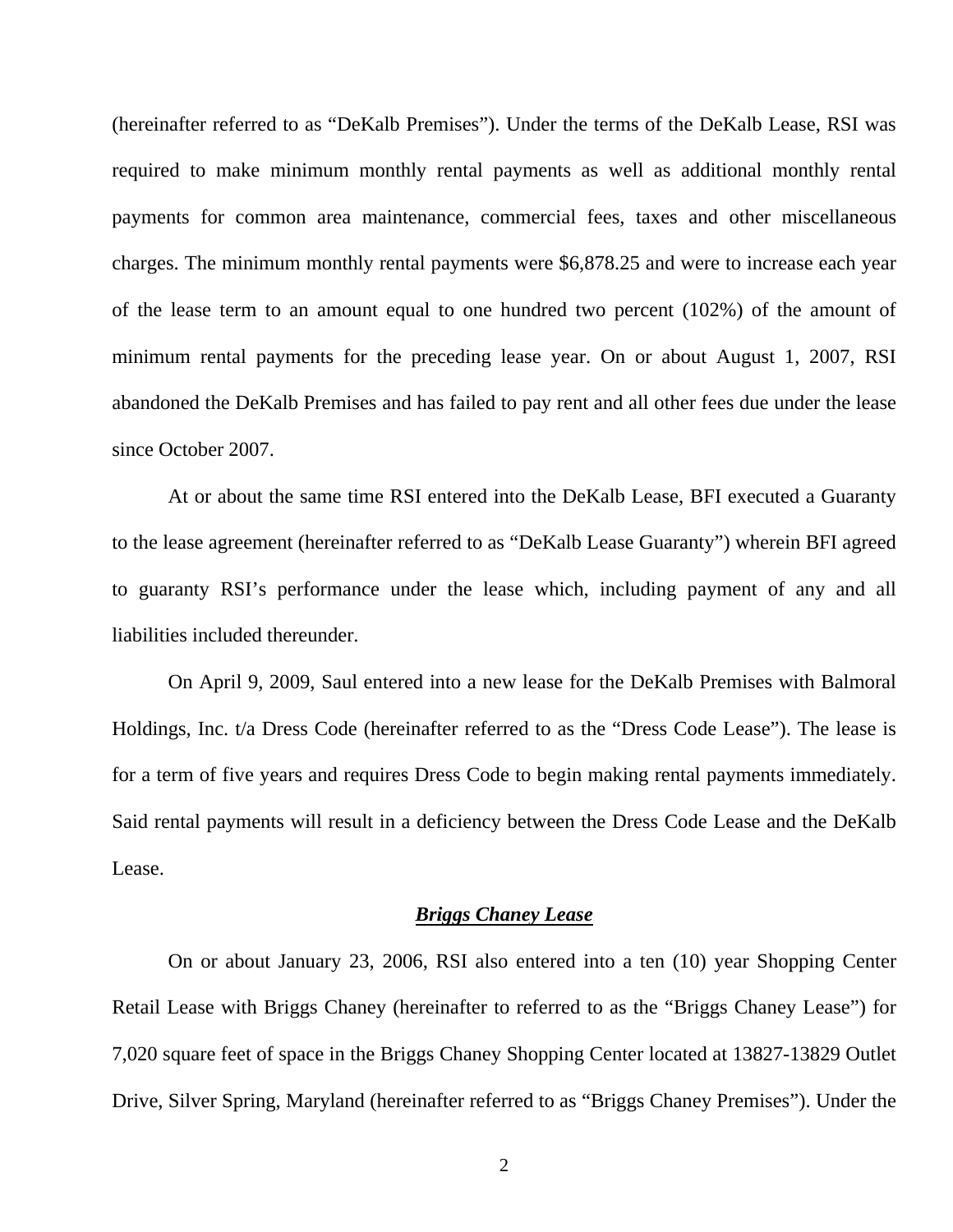terms of the Briggs Chaney Lease, RSI was required to make minimum monthly rental payments as well as additional monthly rental payments for common area maintenance, commercial fees, taxes and other miscellaneous charges. The minimum monthly rental payments were \$8,775.00 and were to increase each year of the lease term to an amount equal to one hundred two percent (102%) of the amount of minimum rental payments for the preceding lease year. RSI ceased paying rent in October 2008 and abandoned the Briggs Chaney Premises in January of 2009. RSI has since tendered the November 2008 rent payment to Briggs Chaney.

BFI executed a Guaranty to the Briggs Chaney Lease (hereinafter referred to as "Briggs Chaney Lease Guaranty") similar to the DeKalb Lease Guaranty,on or about January 23, 2006, wherein BFI agreed to guaranty RSI's performance under the lease, including payment of any and all liabilities arising from said lease.

# *Accelerated Rent Provisions*

 Pursuant to §29(c) of both the DeKalb Lease and the Briggs Chaney Lease the landlord, upon default, may seek "Liquidated Damages" amounting to the sum of minimum monthly rent (at the time of default), plus the average monthly percentage rent for the two years preceding the default, plus additional rent calculated at the amount paid before the default, multiplied by the number of months remaining in the lease term and discounted to present value at a rate of six percent (6%). The provision requires the landlord to credit the tenant any rent received as a result of the re-letting of the Premises at the end of the original lease term.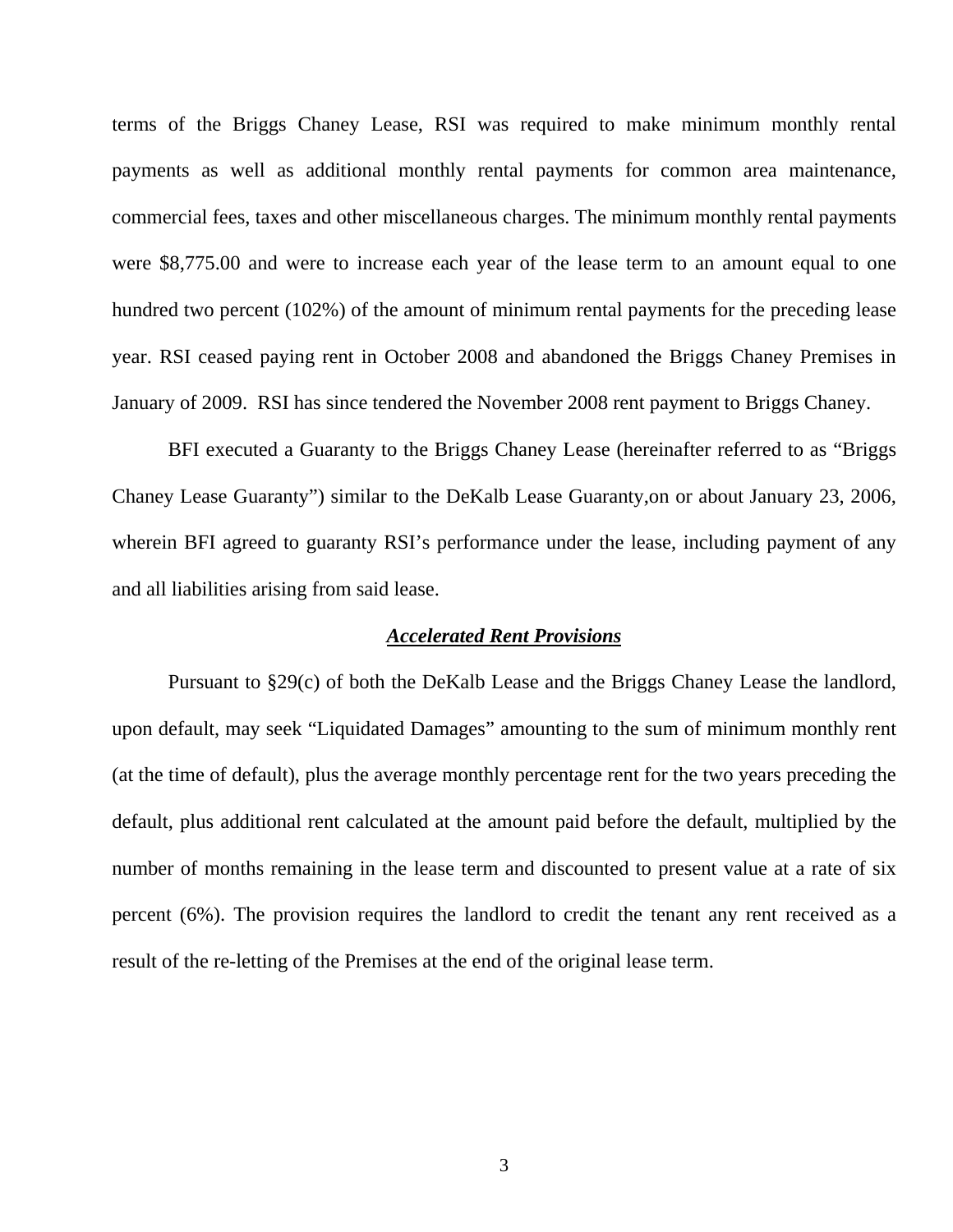#### **QUESTIONS POSED**

With regard to the DeKalb lease, this Court must determine whether Georgia law permits the accelerated rent provision of the lease as a valid liquidated damage clause or whether it fails as a penalty.

The determination to be made by this Court with regard to the Briggs Chaney lease is whether the remedy of acceleration of rent is a proper remedy for breach of a commercial lease under Maryland law. Unlike Georgia courts, Maryland courts have not addressed this issue heretofore and this Court must determine whether Maryland law permits the acceleration of rent as enforceable liquidated damages upon breach of a commercial lease or whether such a remedy constitutes a penalty.

The Court must also determine guarantor liability and reasonable attorneys' fees.

# **DISCUSSION AND ANALYSIS**

 Generally, when a tenant defaults on its lease and the landlord repossesses the premises, the lease obligations are terminated and the tenant is discharged of any responsibility for rent accruing after the landlord resumes possession. Parties to a lease, however, may elect to include a provision in the lease which clearly and unequivocally expresses the parties' intentions to hold the tenant responsible for after-accrued rent. See *Zazanis v. Gold Coast Mall*, 63 Md. App. 364, 370 (1985); *See also, Nobles v. Jiffy Market Food Store Corporation*, 260 Ga. App. 18, 20 (2003).

### *The DeKalb Lease*

Although a tenant is generally not responsible for rent after the termination of a lease agreement, Georgia courts have found that the parties to a lease may contract otherwise,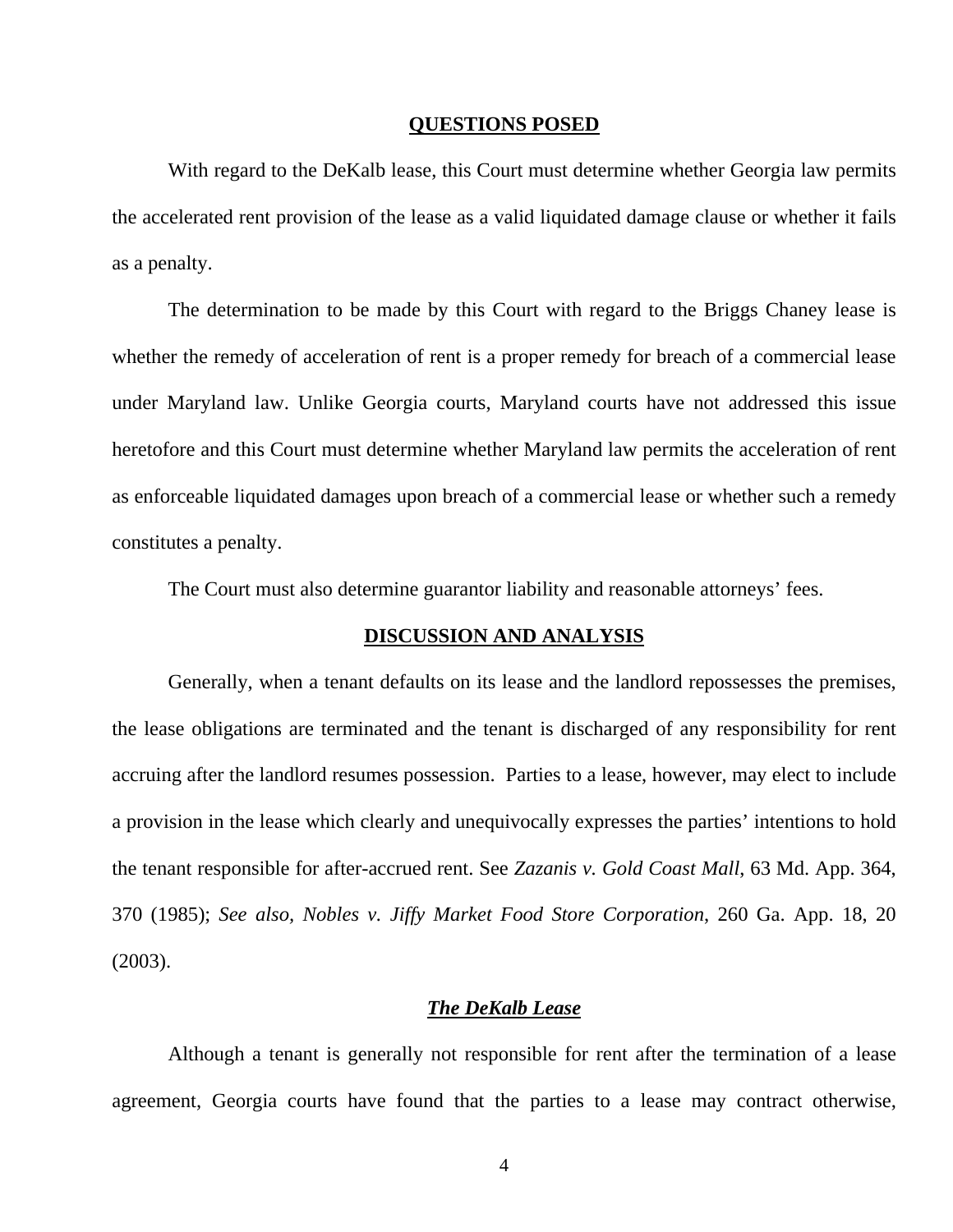provided that the lease contains a clear expression of the parties' intent to hold the tenant responsible for after accruing rent, less any amounts received from re-letting the premises. *Jiffy, supra, citing Peterson v. P.C. Towers, L.P.*, 206 Ga. App. 591 (1992). The Georgia Court of Appeals has held that such accelerated rent provisions are enforceable liquidated damage clauses if the injury caused by the breach is difficult or impossible to accurately estimate, the parties intended to provide for damages rather than a penalty, and the sum stipulated is a reasonable pre-estimate of probable loss. *Peterson v. P.C. Towers, L.P.*, 206 Ga.App. 591, 593 (1992). If these requirements are not met, the provision fails as a penalty. *Jiffy, supra, citing Peterson* at 592. Defendants contend that §29(c) of the DeKalb Lease does not meet the requirements set forth by the Georgia Court of Appeals to qualify as a valid liquidated damages provision and therefore must fail as a penalty. Plaintiff argues that §29(c) alleviates any concern expressed by the Court of Appeals in *Peterson* and the provision is an enforceable liquidated damages clause. This Court finds that the damages provided for in §29(c) are too uncertain and speculative and the provision thus fails as a penalty for the reasons cited below.

To qualify as an enforceable liquidated damages provision, the sum sought as accelerated rent must be a reasonable estimate of actual damages. *Peterson* at 592. In analyzing an accelerated rent provision, the measure of damages is the difference between what the tenant would have to pay in rent for the balance of the term and the fair rental value of the premises for the balance of the term. *Id.* In *Peterson*, the accelerated rent provision allowed the landlord to terminate the lease, evict the tenant, and collect rent reduced to present value which would have been payable to the end of the lease term. *Id.* at 593. The Georgia Court found that the provision was an unenforceable penalty because it awarded the landlord both present possession of the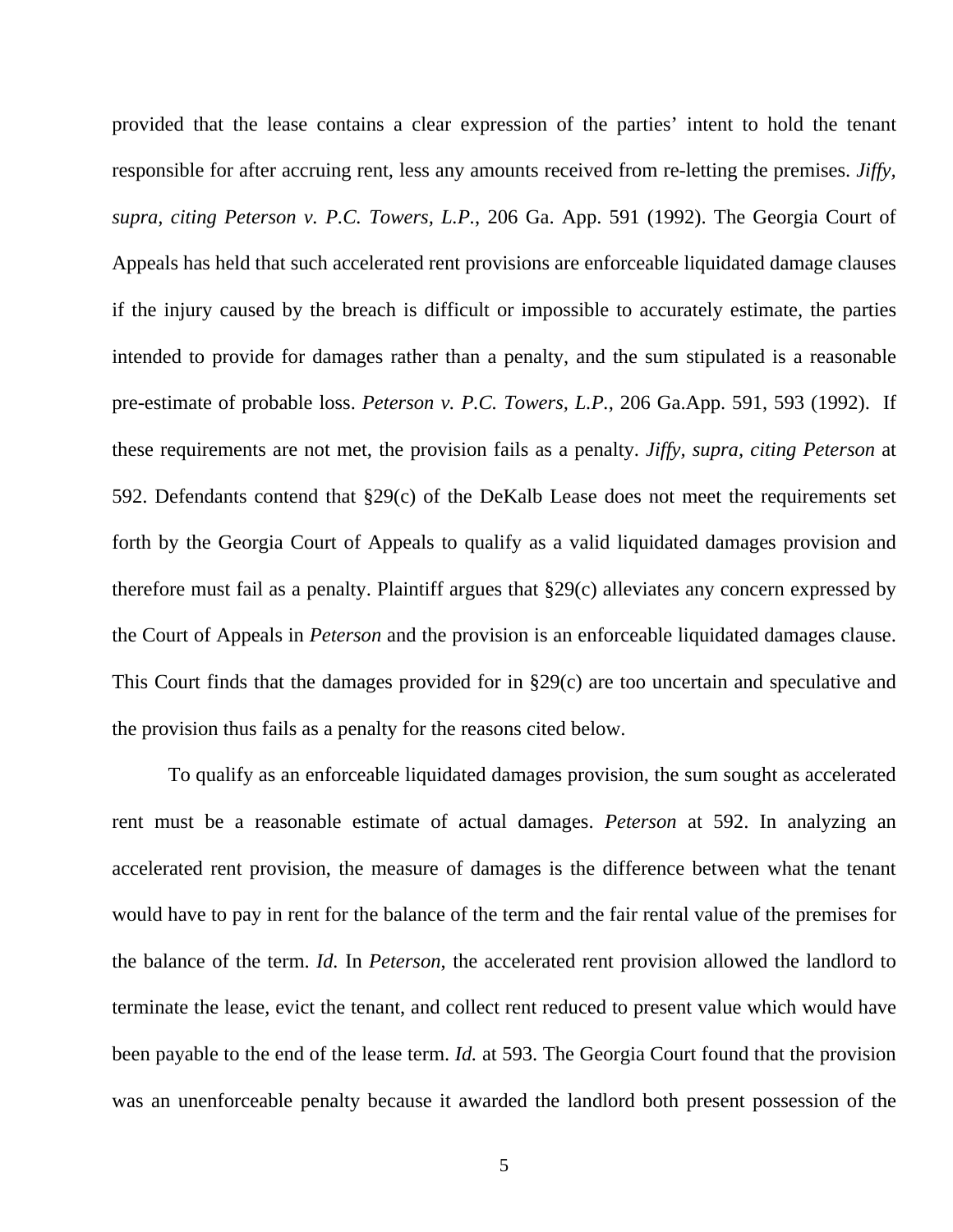premises and the lump sum award of future rent without accounting for the future rental value and the likelihood of re-letting the premises. *Id.* The *Peterson* court stated that the reduction of rent to the present value is a factor tending to establish that the accelerated rent sum is a reasonable estimate of probable loss, however, without accounting for the future rental value and likelihood of re-letting, both possession of the premises and the lump sum award of future rent provided landlord with a payment potentially bearing no reasonable relation to actual damages. *Peterson* at 594. Here, §29(c) reduces the lump sum payment to present value, but does not account for the future probability of re-letting of the premises. In addition, the DeKalb Lease does not require Saul to mitigate its damages upon RSI's default. Saul is thus awarded present possession of the premises and a lump sum award of future rent for the remaining lease term, approximately seven (7) years or eighty four (84) payments. It is difficult to infer, based on such a long lease period, whether such damages bear any relation to actual damages and it is for this reason that this Court finds the damages provided for in §29(c) to be too speculative and uncertain.

 Here, Saul contends that the new Dress Code Lease for the DeKalb Premises satisfies the Georgia Court of Appeal's concerns articulated in *Peterson* regarding the future probability of re-letting the premises. This may be true for the five years that comprise the Dress Code Lease, but two years of the DeKalb Lease still remain after the Dress Code Lease expires. Plaintiff contends that a two year time period for accelerated rent has been upheld by the Georgia Court of Appeals. The Georgia Court of Appeals has found that claims for accelerated rent for a relatively brief period of time, including a two year period and a four and a half year period, do not involve the same amount of uncertainty and speculation that made the acceleration clause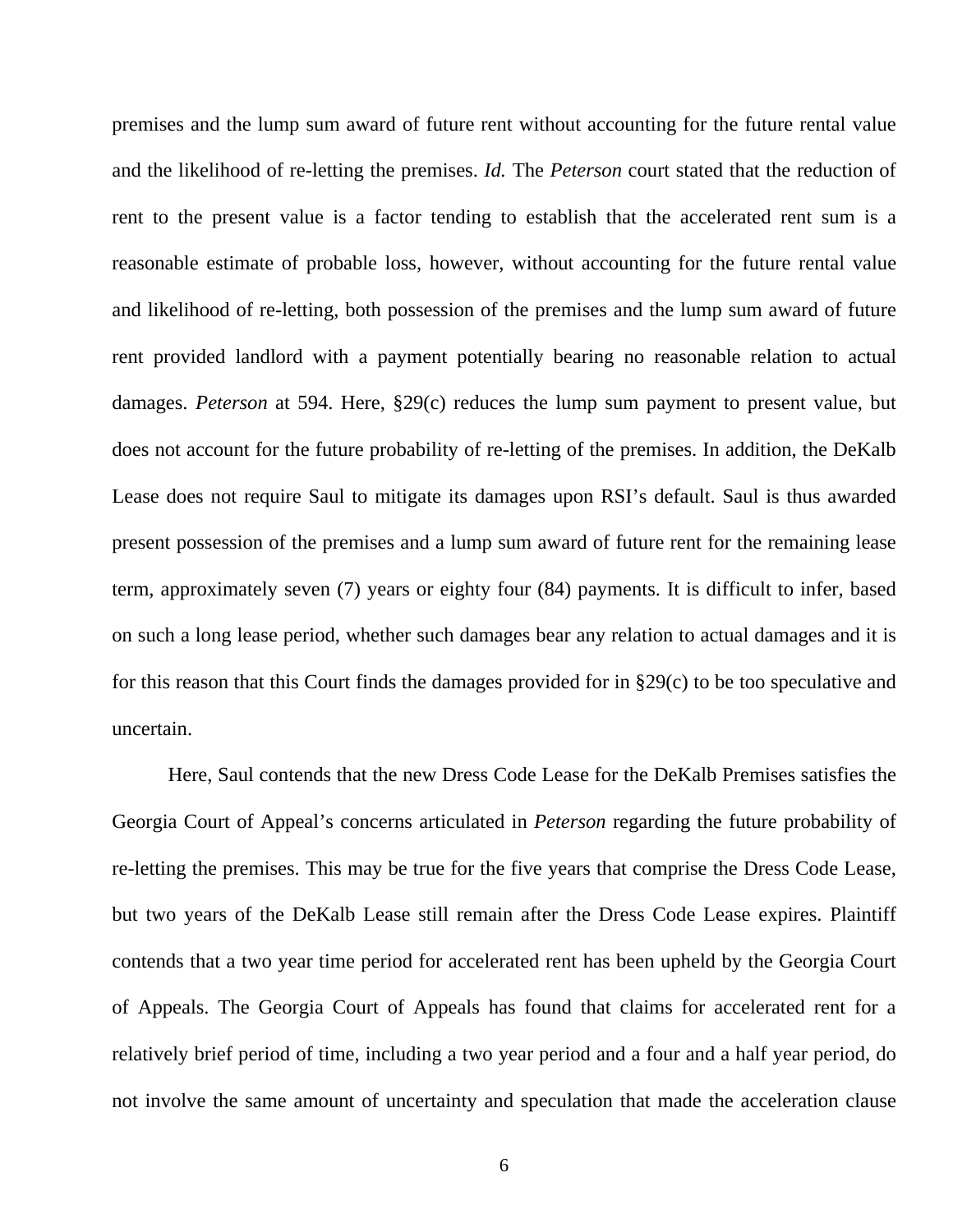unenforceable in *Peterson* and other cases of its kind. *See*, *Rucker v. Wynn*, 212 Ga. App. 69, 71 (1994); *Hardin v. Macon Mall*, 169 Ga. App. 793 (1984); *American Medical Transport Group, Inc. v. Glo-An, Inc.*, 235 Ga. App. 464 (1998). Those cases are, however, factually distinguishable from the case at bar. In *Hardin*, the court awarded "lost rent" to the landlord for a two year period following the tenant's default during which the landlord could not find a new tenant. *Hardin v. Macon Mall*, 169 Ga. App. 793 (1984). The Georgia court granted judgment in favor of the landlord only *after* the two years had passed and the landlord was able to show actual damages arising from the tenant's default. *Id.* In *Rucker*, the landlord was able to re-let the premises for the remaining four and a half year term immediately following the tenant's default. *Rucker v. Wynn*, 212 Ga. App. 69, 71 (1994). The *Rucker* court held the tenant liable under the lease for accruing rent less amounts collected on re-rental only after the landlord had re-let the premises. *Id.* In *American Medical*, the remaining lease period was a mere twelve (12) months. *American Medical Transport Group, Inc. v. Glo-An, Inc.*, 235 Ga. App. 464 (1998). By the time the Georgia court reached its decision in that case and awarded the landlord afteraccrued rent for the twelve month period, the original lease term had expired and the premises had not been re-let. *Id.* In this case, unlike those cited by the Plaintiffs, Saul has secured a new lease for all but two years of the remaining lease term. There remains two years *following* the expiration of the new tenant's lease for which Plaintiffs seek accelerated rent, a period five years in the future. The two year period for which the Plaintiffs seek acceleration of rent is five years in the future and is too distant to bear any reasonable relation to actual damages suffered by Saul as a result of RSI's default. If this Court were to allow acceleration of the rent for that two year period, the effect would be that which the *Peterson* court sought to avoid – Saul would be given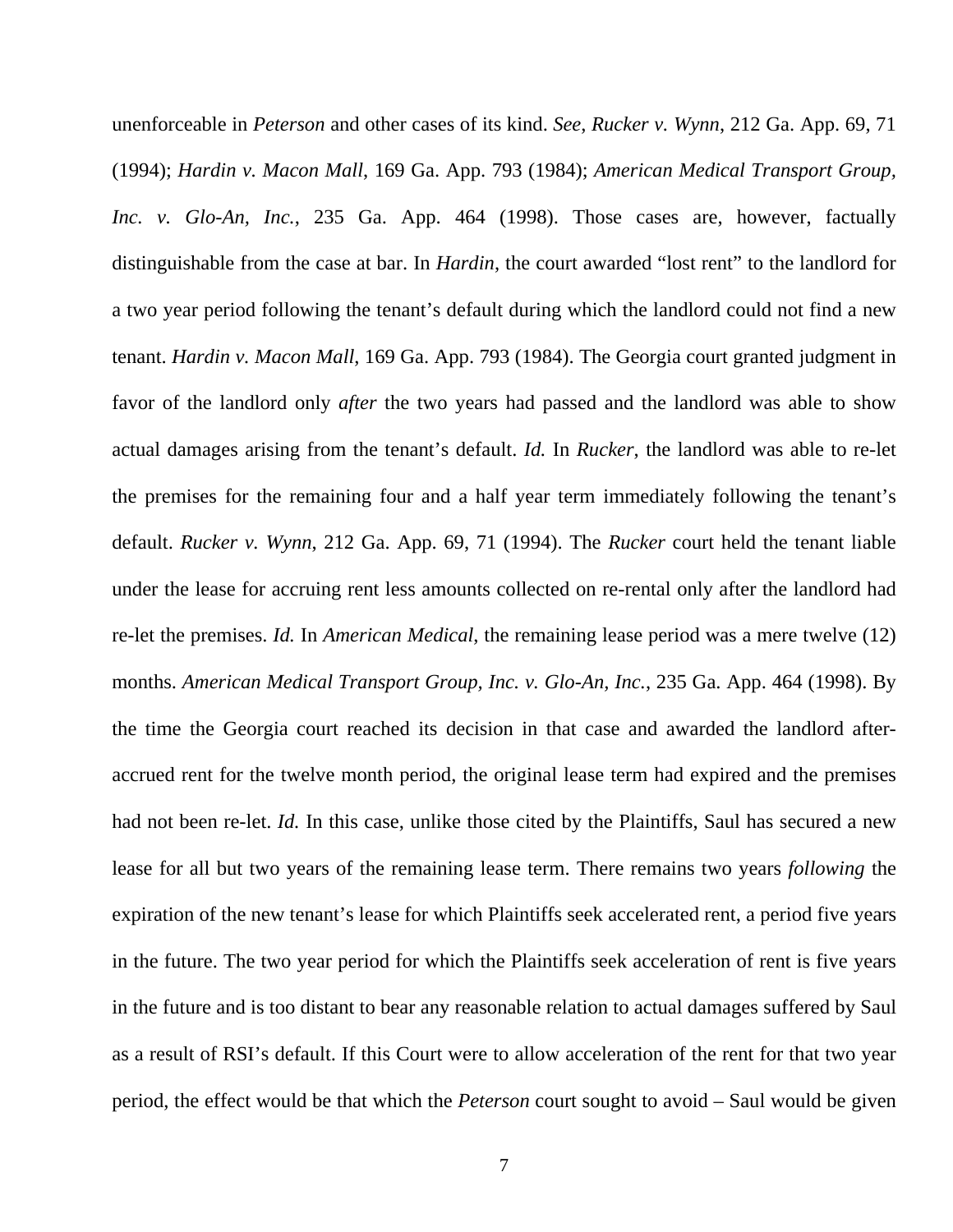both present possession of the premises and a lump sum payment of rent without accounting for the likelihood of re-letting the premises. See*, Peterson, supra. See also, Jiffy, supra.* 

This Court declines not only to award accelerated rent for the two year period following the Dress Code Lease, but declines as well to award *any* damages for that time period. That period is too far in the future to be certain and would result in an undue burden on both parties, but especially the Defendants who would have to carry that amount as a liability for the next five years without any guarantee that the damages would ever have to be paid. Commerce, of which both of these parties are a part, requires certainty and there is no certainty as to these damages which Defendants may or may not have to pay. In addition, five years is more than adequate time for the Plaintiffs to mitigate their potential damages using commercially reasonable efforts. This Court finds that the damages provided for in §29(c) of the DeKalb Lease fail to account for the future re-letting of the premises and are too uncertain and speculative to qualify §29(c) as an enforceable liquidated damages provision. This Court finds Defendants liable to Saul for any back rent, plus any deficiency in rent resulting from the Dress Code Lease, less the judgment awarded in Georgia. This Court invalidates Article 14 of the DeKalb Lease (the Failure to Operate provision) for the reasons stated on the record. Attorney's fees will be addressed below.

## *The Briggs Chaney Lease*

Maryland law provides an exception to the general rule that lease obligations, including payment of rent, are generally extinguished when the landlord evicts a tenant and takes possession of the premises, allowing parties to a lease agreement to impose liability for rent, damages or deficiency arising in the case of re-letting. *See, Zazanis, supra, citing McArthur v.*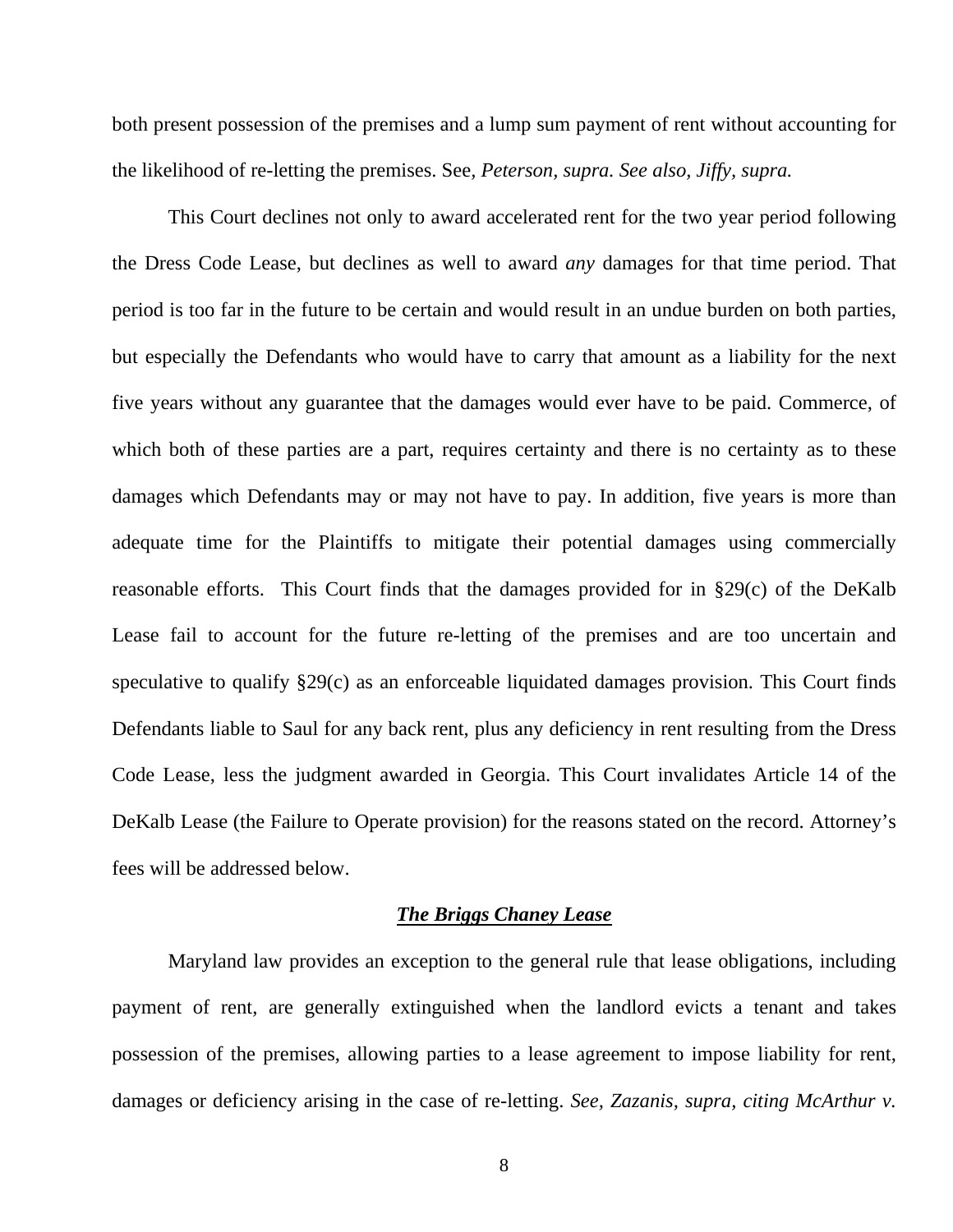*Rostek*, 483 P.2d 1351, 1352 (Colo. App. 1971). Maryland courts, unlike Georgia courts, have not answered the question of whether accelerated rent provisions are permitted under such an exception. Most jurisdictions frame their analysis of such accelerated rent provisions in the context of whether they constitute liquidated damages or fail as a penalty. *See, Peterson v. P. C. Towers*, 206 Ga. App. 591 (1992); *Aurora Bus. Park Assocs., L.P. v. Michael Albert, Inc.*, 548 N.W.2d 153 (1996); *Teachers' Retirement Sys. of Illinois v. American Title Guar. Corp.*, 38 Va. Cir. 316 (1996). This Court will do the same.

The question presented by §29(c) of the Briggs Chaney Lease is whether Maryland law permits such an accelerated rent provision as a valid liquidated damages clause in a commercial lease or whether it fails as a penalty. The Maryland Court of Appeals has defined liquidated damages as a "specific sum of money…expressly stipulated by the parties to a…contract as the amount of damages to be recovered by either party for a breach of the agreement by the other." *Traylor v. Grafton*, 273 Md. 649, 661 (1975), *citing, Massachusetts Indem. Life Ins. Co. v. Dresser*, 269 Md. 364, 368 (1973). Liquidated damages clauses have been held to be enforceable where the sum agreed upon is a reasonable forecast of the just and fair compensation for the harm that would result by a breach of the contract and the resultant injury is difficult to estimate accurately or actual damages could not be easily ascertained. *Id.* at 662. Maryland courts will enforce a liquidated damages provision if it provides a fair estimate of potential damages at the time the parties entered into the contract and the damages were incapable of estimation at the time of contracting. *Id*, *citing Massachusetts Indem. Life Ins. Co. v. Dresser, supra; Goldman v. Connecticut Gen. Life Ins. Co.,* 251 Md. 575, 582, 248 A. 2d 154, 158 (1968); *Hammaker v. Schleigh,* 157 Md. 652, 667, 147 A. 790, 796 (1929); *Mt. Airy Milling*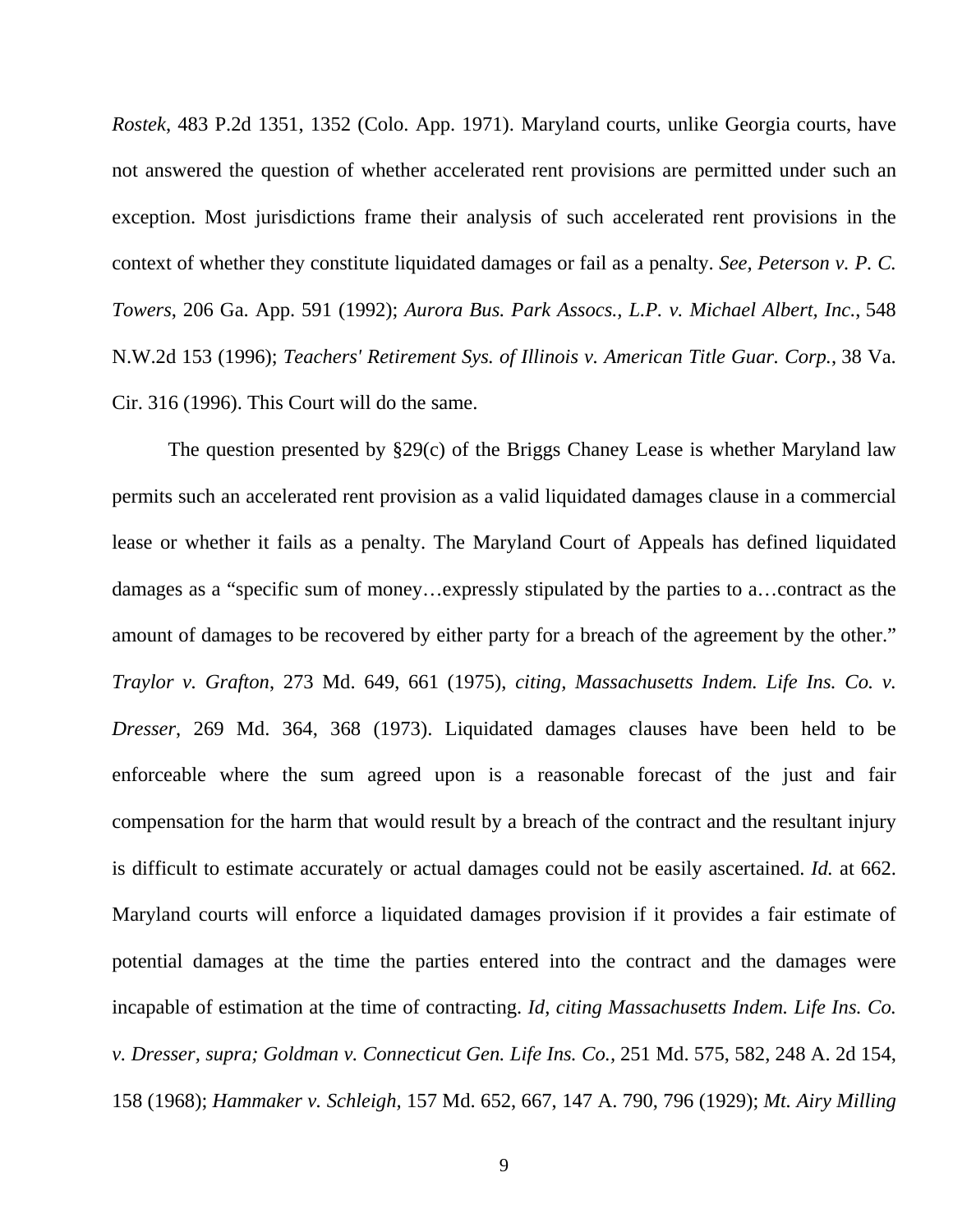*Co. v. Runkles, supra; Willson v. Mayor* & *C.C. of Balto.,* 83 Md. 203, 34 A. 774 (1896). Where, however, the agreed upon damages are grossly excessive and out of all proportion to the damages that might reasonably have been expected to result from a breach, the courts will find that the provision is an unenforceable penalty. *Id.* This Court finds that reasonable damages resulting from the breach of a lease a mere ten months into the ten year lease term, is difficult, if not impossible to estimate, thus satisfying the second requirement of an enforceable liquidated damages provision. This is particularly true where, as here, a portion of the rent is based on a percentage of the tenant's gross sales each month. *See*, §5 of the Briggs Chaney Lease. This Court, however, does not believe that the Briggs Chaney Lease provides a "fair estimate of potential damages" and finds that the agreed upon damages are disproportionate to the damages that might have reasonably been expected to result from RSI's default.

Briggs Chaney argues that Article 29(c) of the Briggs Chaney Lease provides a reasonable estimate of potential damages because it calculates the monthly rent at the amount due at the time of default rather than upon the increased amounts due in future months under the Lease and reduces the rent to present value. Despite this, there still remains the fact that §29(c) provides for payment of rent for an approximately seven year period while also awarding possession of the premises to Briggs Chaney, an amount this Court finds to be an unfair estimate of actual damages.

Plaintiff further argues that the lease alleviates any concern this Court may have about awarding a lump sum payment of future rent for the balance of the lease term through the requirement under Maryland law that Briggs Chaney mitigate its damages upon RSI's default. *See, Circuit City Stores, Inc. v. Rockville Pike Joint Venture Ltd. Partnership*, 376 Md. 331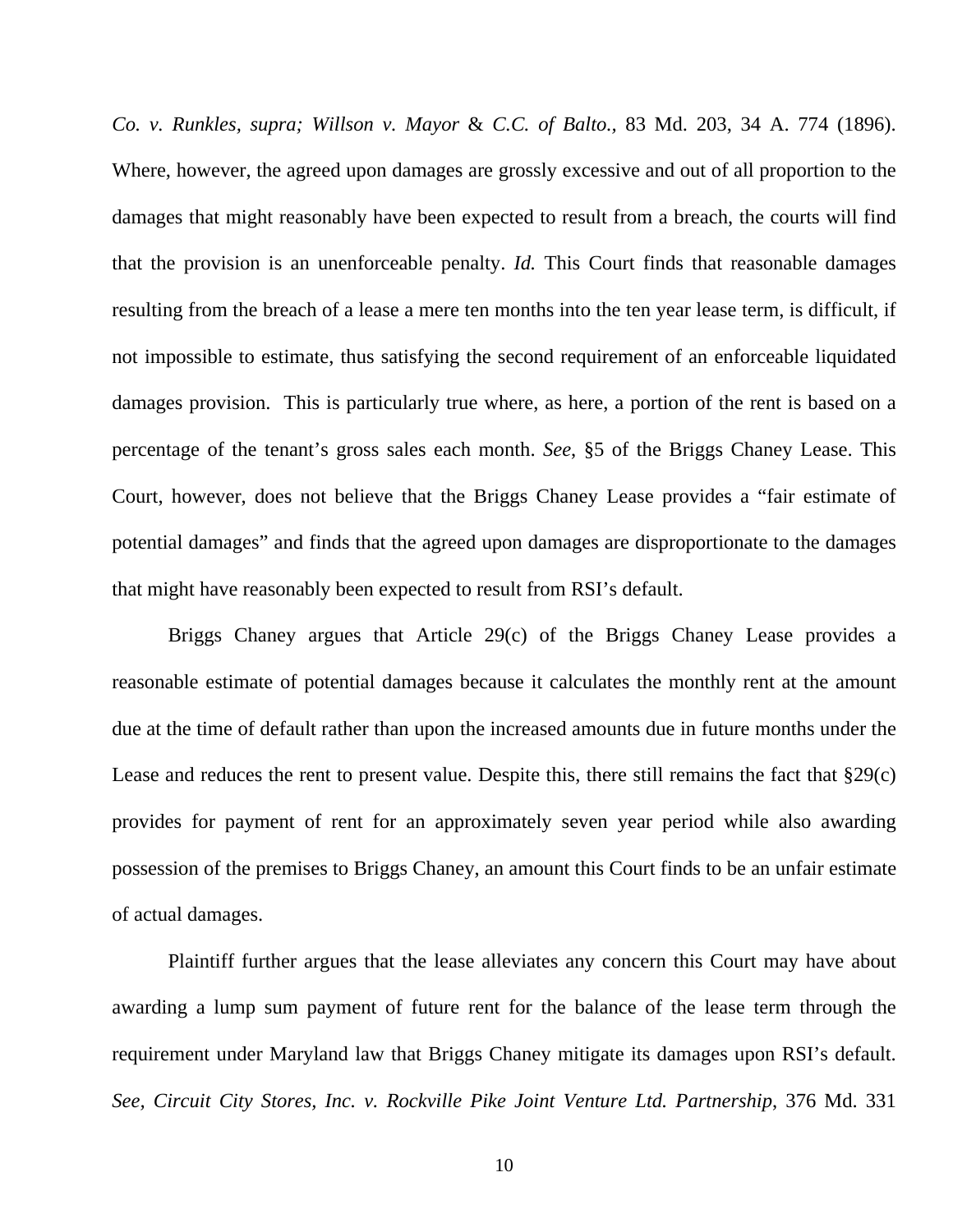(2003), *citing, Sergeant Co. v. Pickett*, 285 Md. 186, 203 (1979) (where the Court found that when one party breaches a contract, the other party is required by the "avoidable consequences" rule of damages to make all reasonable efforts to minimize the loss sustained from the breach."). The accelerated rent provision here, however, is contrary to Maryland law requiring mitigation of damages. *Id* at 355. Under this provision, there is no incentive for Briggs Chaney to re-let the premises and thus mitigate its damages. Rather than use reasonable efforts to find a new tenant, Briggs Chaney can rely on the judgment of this Court providing rent payments for the remainder of the lease term while retaining possession of the premises. As a result, this Court finds that the accelerated lump sum payment of rent was not a fair estimate of the potential damages and further finds that Article 29(c) is an unenforceable penalty.

Based on the testimony presented at trial and the record herein, this Court finds that Briggs Chaney has established reasonable efforts in finding a new tenant for the Briggs Chaney Premises. For that reason, this Court awards Briggs Chaney all unpaid rent resulting from the time period that it has been unable to find a new tenant. This Court, however, refuses to award Plaintiff damages amounting to a lump sum payment of rent for the remainder of the lease term. This amount would result in a sum grossly excessive and out of all proportion to the damages that could reasonably have been expected to result from RSI's breach.

## *Guarantor Liability*

Pursuant to the DeKalb Lease Guaranty, if a default occurred within 18 months of the lease commencement date, BFI's maximum liability was capped at twenty-four (24) months' minimum rent, annual operating costs, real estate taxes and any other sums payable under the lease, plus attorney's fees. Here, the lease commencement date was on or about February 1,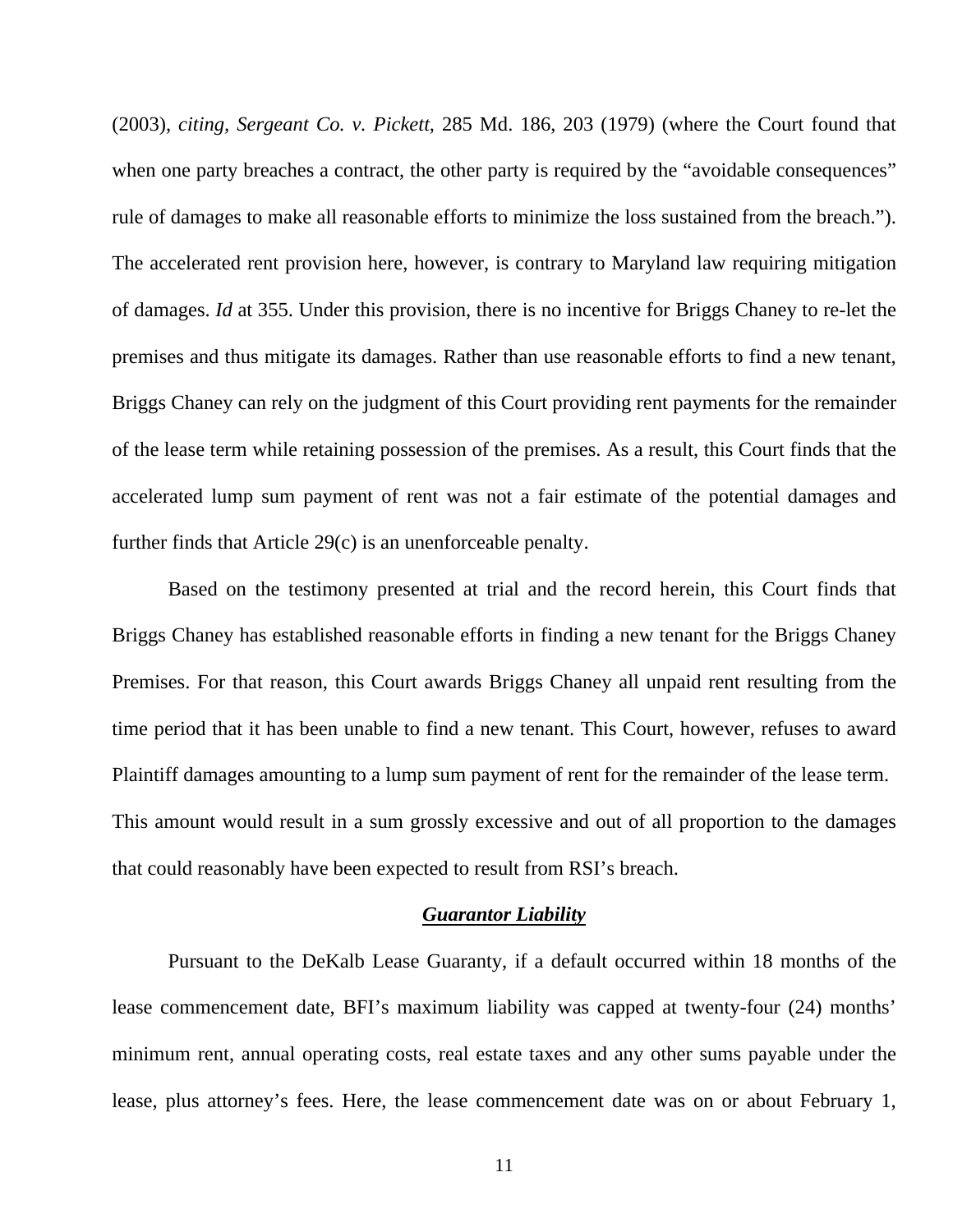2006 and RSI abandoned the DeKalb Premises on or about August 1, 2007. Accordingly, this Court finds that BFI is liable to Plaintiffs for twenty-four (24) months' minimum rent and other costs under the lease that were assessed during the second year of the lease, plus reasonable attorneys' fees. Any percentage rent paid by the tenant during this period is to be deducted from the total amount of BFI's liability under the DeKalb Lease.

Pursuant to the Briggs Chaney Lease Guaranty, BFI's maximum personal liability was capped at the minimum rent, annual operating costs, real estate taxes and any other sums payable under the Briggs Chaney Lease for one (1) year following RSI's default, plus attorneys' fees. Here, RSI ceased paying rent under the Lease on or about October 2008. This Court finds that BFI is liable to Plaintiffs for rent and other costs due under the lease, plus attorney's fees for the period beginning October 1, 2008 and ending October 1, 2009.

## *Attorney's Fees*

 As part of the proceedings, Plaintiffs claim attorney's fees. This claim arises from §29(c) of both Leases wherein RSI agreed to pay Plaintiffs all expenses incurred for the recovery of rent or any other amount due under the provisions of the leases, including attorney's fees incurred as a result of RSI's failure to perform under the leases. In Maryland, attorney's fees should be proven with reasonable certainty and under the standards ordinarily applicable for proof of contractual damages. *Wells Fargo Bank Minn., N.A. v. Diamond Point Plaza, L.P.*, 171 Md. App. 70, 107-108 (2006). Maryland courts consider a variety of factors including, but not limited to, those factors enumerated in Maryland Rule of Professional Conduct 1.5:

1. the time and labor required, the novelty and difficulty of the questions involved, and the skill requisite to perform the legal service properly;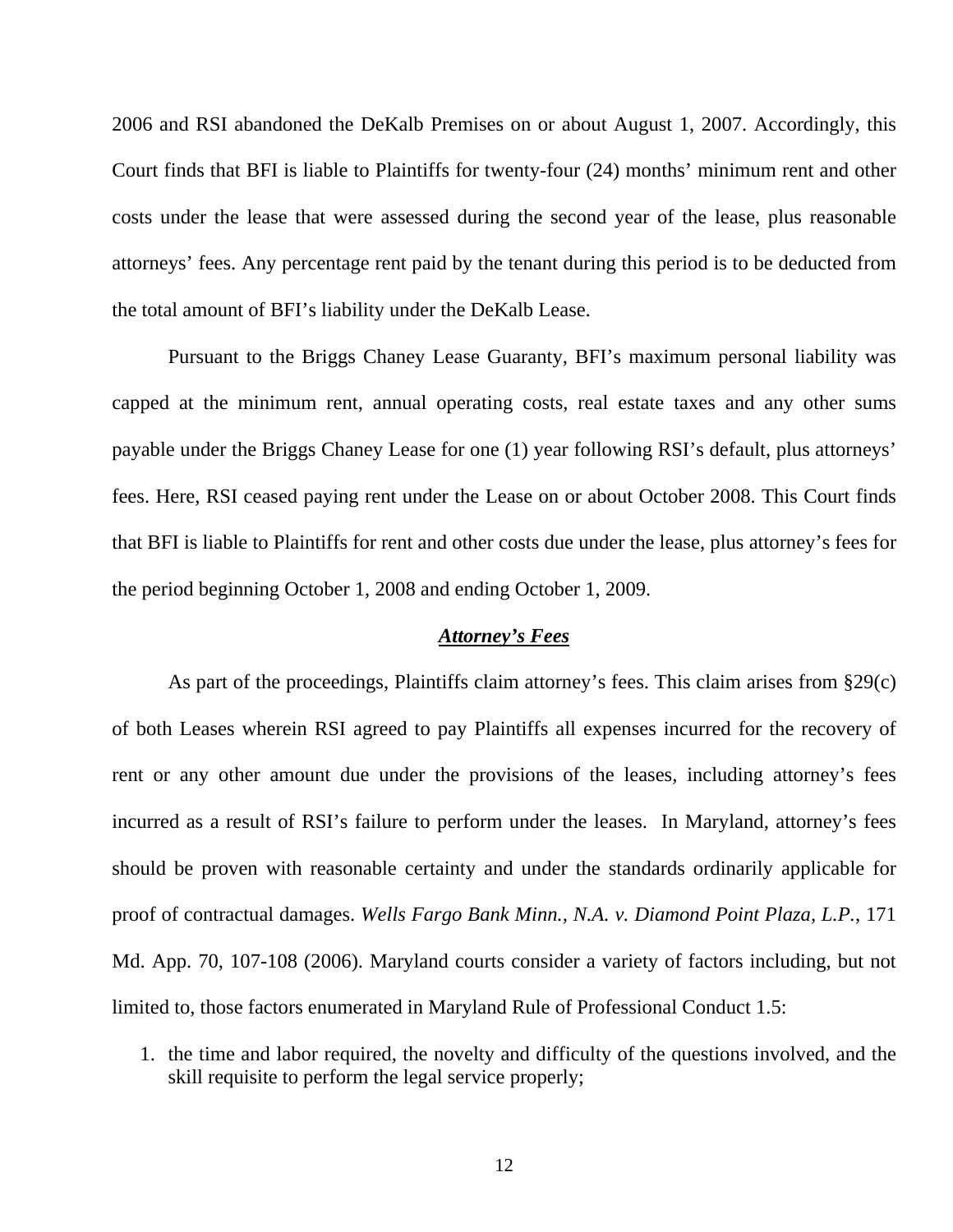- 2. the likelihood, if apparent to the client, that acceptance of the particular employment will preclude other employment by the lawyer;
- 3. the fee customarily charged in the locality for similar legal services;
- 4. the amount involved and the results obtained;
- 5. the time limitations imposed by the client or by circumstances;
- 6. the nature and length of the professional relationship with the client;
- 7. the experience, reputation, and ability of the lawyer or lawyers performing the services; and
- 8. whether the fee was fixed or contingent.

*Id.* (quoting *Maxima Corp. v. 6933 Arlington Dev. Ltd. P'ship*, 100 Md. App. 441, 453-55 (1994)). The trial court is generally given broad discretion when determining attorney's fees as it is able to observe the prevailing attorney's work and has a greater understanding of the litigation. See Am. Ins. Co. v. El Paso Pipe and Supply Co., 478 F.2d 1185, 1195 (10<sup>th</sup> Cir. 1992). In *Diamond Point*, the Maryland Court of Appeals stated that a line by line analysis of time records does not need to be performed although the party claiming fees is required to provide billing and time records. *Diamond Point Limited Partnership, et al., supra,* at 760. Here, Plaintiffs claim attorney's fees and costs totaling \$22,820.49 for services performed for Briggs Chaney and Saul including legal expenses, discovery, trial preparation and other expenses associated with efforts undertaken by Plaintiffs' attorneys to recover rent due under the leases. Plaintiffs presented at trial a detailed and complete accounting of the hours spent and costs incurred as a result of Defendant's default. The Court will note that an award of \$22,820.49 in attorney's fees and costs is less than one percent (1%) of the damages claimed in Plaintiffs' complaint which were over three million dollars. In light of that fact and after review of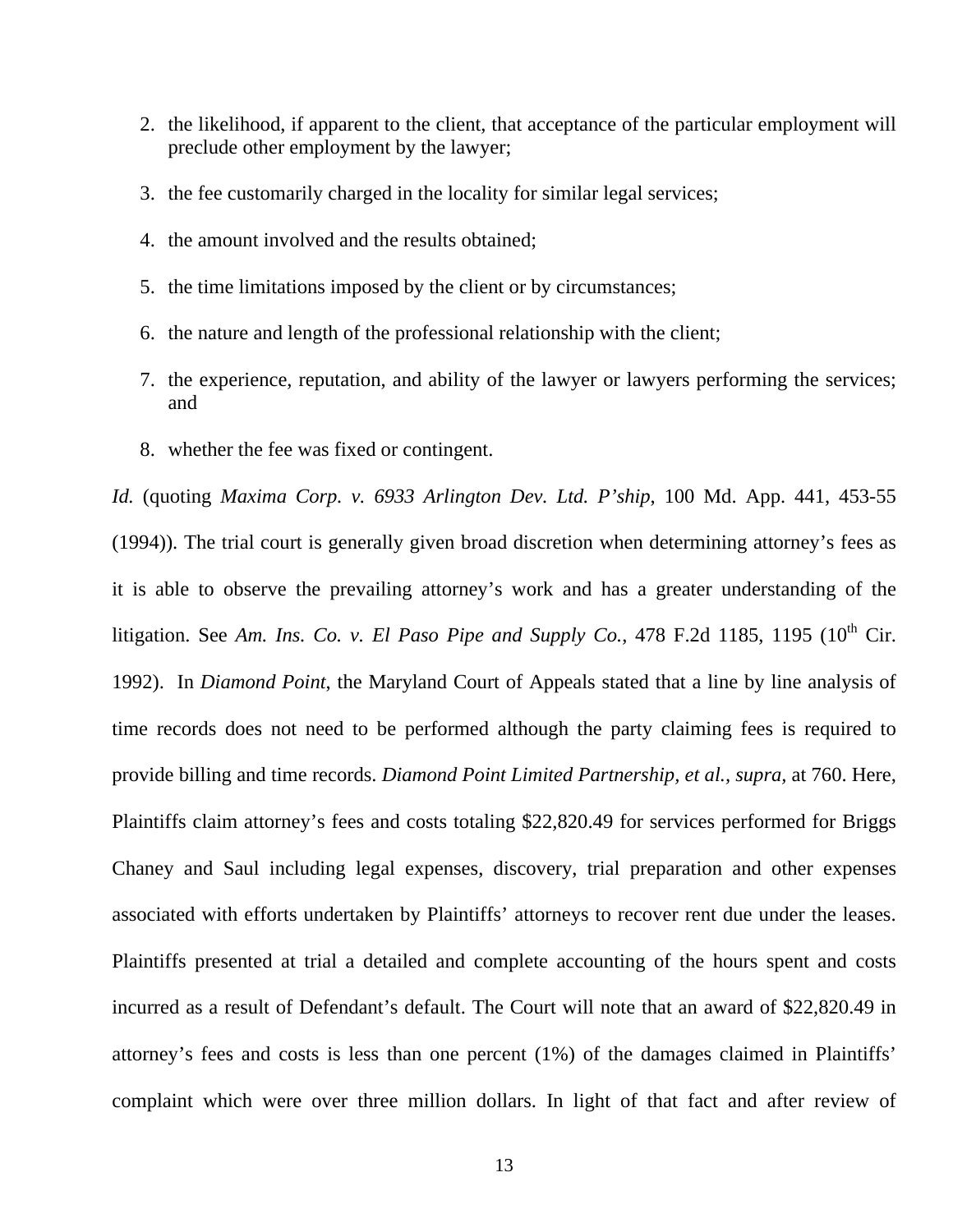Plaintiffs' attorney's affidavit and the record herein, this Court finds the fees expended and reported to be completely disclosed, fair and reasonable for the services provided and appropriate for the service provider in time and rate.

#### **CONCLUSION**

It is clear from the record that the parties in this case entered into a commercial lease wherein they agreed to damages upon default by the tenant. It is equally clear there was a breach of both leases. The question for the Court is whether the accelerated rent provision found in §29(c) of both leases is permitted under the law of the State in which the premises are located, in this case, Georgia and Maryland.

In the DeKalb Lease, the damages agreed upon in  $\S29(c)$  of the lease are not permitted by Georgia law without accounting for the future probability of re-letting the premises. The accelerated rent provision of the DeKalb Lease did not provide for that future probability and instead awarded a lump sum payment of a rent discounted to present value for a period of approximately seven years, plus possession of the premises. Saul was able to re-let the DeKalb Premises to Dress Code for five years and damages for that period are now a reasonable, if not exact, estimate of damages that resulted from RSI's breach and Saul is entitled to any deficiency resulting from the re-letting of the premises. The two year period remaining in the DeKalb Lease following expiration of the Dress Code Lease is too far in the future to account for the probability of re-letting the premises and results in damages that are too speculative and uncertain. For all the reasons stated above, this Court finds that §29(c) of the DeKalb Lease fails as a penalty.